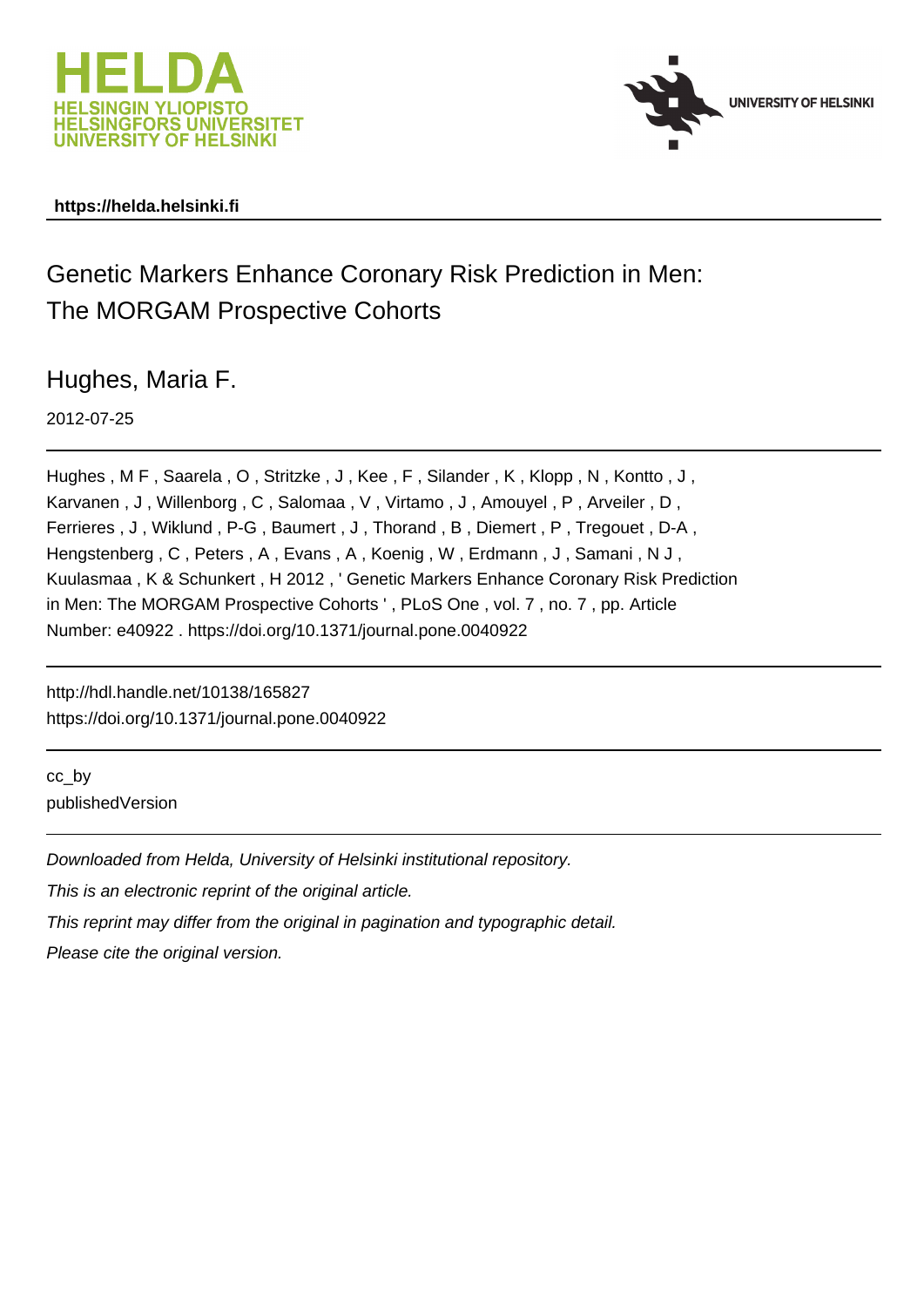# Genetic Markers Enhance Coronary Risk Prediction in Men: The MORGAM Prospective Cohorts

Maria F. Hughes<sup>1</sup>\*, Olli Saarela<sup>2</sup>, Jan Stritzke<sup>3</sup>, Frank Kee<sup>1</sup>, Kaisa Silander<sup>2,4</sup>, Norman Klopp<sup>5</sup>, Jukka Kontto<sup>2</sup>, Juha Karvanen<sup>2</sup>, Christina Willenborg<sup>3</sup>, Veikko Salomaa<sup>2</sup>, Jarmo Virtamo<sup>2</sup>, Phillippe Amouyel<sup>6</sup>, Dominique Arveiler<sup>7</sup>, Jean Ferrières<sup>8</sup>, Per-Gunner Wiklund<sup>9</sup>, Jens Baumert<sup>5</sup>, Barbara Thorand<sup>5</sup>, Patrick Diemert<sup>3</sup>, David-Alexandre Trégouët<sup>10</sup>, Christian Hengstenberg<sup>11</sup>, Annette Peters<sup>5</sup>, Alun Evans<sup>1</sup>, Wolfgang Koenig<sup>12</sup>, Jeanette Erdmann<sup>3</sup>, Nilesh J. Samani<sup>13</sup>, Kari Kuulasmaa<sup>29</sup>, Heribert Schunkert<sup>39</sup>

1 UKCRC Centre of Excellence for Public Health, Queens University of Belfast, Belfast, Northern Ireland, United Kingdom, 2Department of Chronic Disease Prevention, National Institute for Health and Welfare, Helsinki, Finland, 3 Universität zu Lübeck, Lübeck, Germany, 4 FIMM, Institute for Molecular Medicine Finland, University of Helsinki, Helsinki, Finland, 5 Institute of Epidemiology II, Helmholtz Zentrum München, München, Germany, 6 INSERM U744, Lille, France, 7 Department of Epidemiology and Public Health, EA3430, University of Strasbourg, Strasbourg, France, 8 INSERM U558, Toulouse University School of Medicine, Toulouse, France, 9 Department of Public Health and Clinical Medicine, Umeå University, Umeå, Sweden, 10 INSERM UMRS937, University Pierre et Marie Currie, Paris, France, 11 Department of Internal Medicine and Cardiology, University of Regensburg, Regensburg, Germany, 12Department of Internal Medicine II–Cardiology, University of Ulm, Ulm, Germany, 13Department of Cardiovascular Sciences, University of Leicester, and Leicester NIHR Biomedical Research Unit in Cardiovascular Disease, Glenfield Hospital, Leicester, United Kingdom

# Abstract

Background: More accurate coronary heart disease (CHD) prediction, specifically in middle-aged men, is needed to reduce the burden of disease more effectively. We hypothesised that a multilocus genetic risk score could refine CHD prediction beyond classic risk scores and obtain more precise risk estimates using a prospective cohort design.

Methods: Using data from nine prospective European cohorts, including 26,221 men, we selected in a case-cohort setting 4,818 healthy men at baseline, and used Cox proportional hazards models to examine associations between CHD and risk scores based on genetic variants representing 13 genomic regions. Over follow-up (range: 5–18 years), 1,736 incident CHD events occurred. Genetic risk scores were validated in men with at least 10 years of follow-up (632 cases, 1361 non-cases). Genetic risk score 1 (GRS1) combined 11 SNPs and two haplotypes, with effect estimates from previous genome-wide association studies. GRS2 combined 11 SNPs plus 4 SNPs from the haplotypes with coefficients estimated from these prospective cohorts using 10-fold cross-validation. Scores were added to a model adjusted for classic risk factors comprising the Framingham risk score and 10-year risks were derived.

Results: Both scores improved net reclassification (NRI) over the Framingham score (7.5%,  $p = 0.017$  for GRS1, 6.5%,  $p = 0.044$ for GRS2) but GRS2 also improved discrimination (c-index improvement 1.11%,  $p = 0.048$ ). Subgroup analysis on men aged 50–59 (436 cases, 603 non-cases) improved net reclassification for GRS1 (13.8%) and GRS2 (12.5%). Net reclassification improvement remained significant for both scores when family history of CHD was added to the baseline model for this male subgroup improving prediction of early onset CHD events.

Conclusions: Genetic risk scores add precision to risk estimates for CHD and improve prediction beyond classic risk factors, particularly for middle aged men.

Citation: Hughes MF, Saarela O, Stritzke J, Kee F, Silander K, et al. (2012) Genetic Markers Enhance Coronary Risk Prediction in Men: The MORGAM Prospective Cohorts. PLoS ONE 7(7): e40922. doi:10.1371/journal.pone.0040922

Editor: Andreas Schäfer, Medizinische Hochschule Hannover, Germany

Received April 12, 2012; Accepted June 15, 2012; Published July 25, 2012

Copyright: © 2012 Hughes et al. This is an open-access article distributed under the terms of the Creative Commons Attribution License, which permits unrestricted use, distribution, and reproduction in any medium, provided the original author and source are credited.

Funding: This work was supported by the European Community's Fifth, Sixth, and Seventh Framework Programmes (GenomEUtwin (QLG2-CT-2002-01254), Cardiogenics (LSHM –CT-2006-037593); ENGAGE (201413), and HEALTH-F4-2007-201413), by the German Federal Ministry of Education and Research (BMBF) in the context of the German National Genome Research Network (NGFN-2 and NGFN-plus; 01GS0423), as well as the bi-national BMBF/ANR funded project CADomics (01KU0908A). NJS holds a chair supported by the British Heart Foundation. His research is supported by the Leicester NIHR Biomedical Research Unit in Cardiovascular Disease. The funders had no role in study design, data collection and analysis, decision to publish, or preparation of the manuscript.

Competing Interests: The authors have declared that no competing interests exist.

\* E-mail: maria.hughes@qub.ac.uk

**.** These authors contributed equally to this work.

# Introduction

Coronary heart disease is a leading cause of morbidity and mortality among adults in Western societies [1]. Both lifestyle and

genetic factors contribute to the manifestation of the disease. Current risk scores, based on age, sex and modifiable risk factors such as blood lipid profile explain a significant proportion of coronary heart disease (CHD) [2] Pharmacologic preventive

PLoS one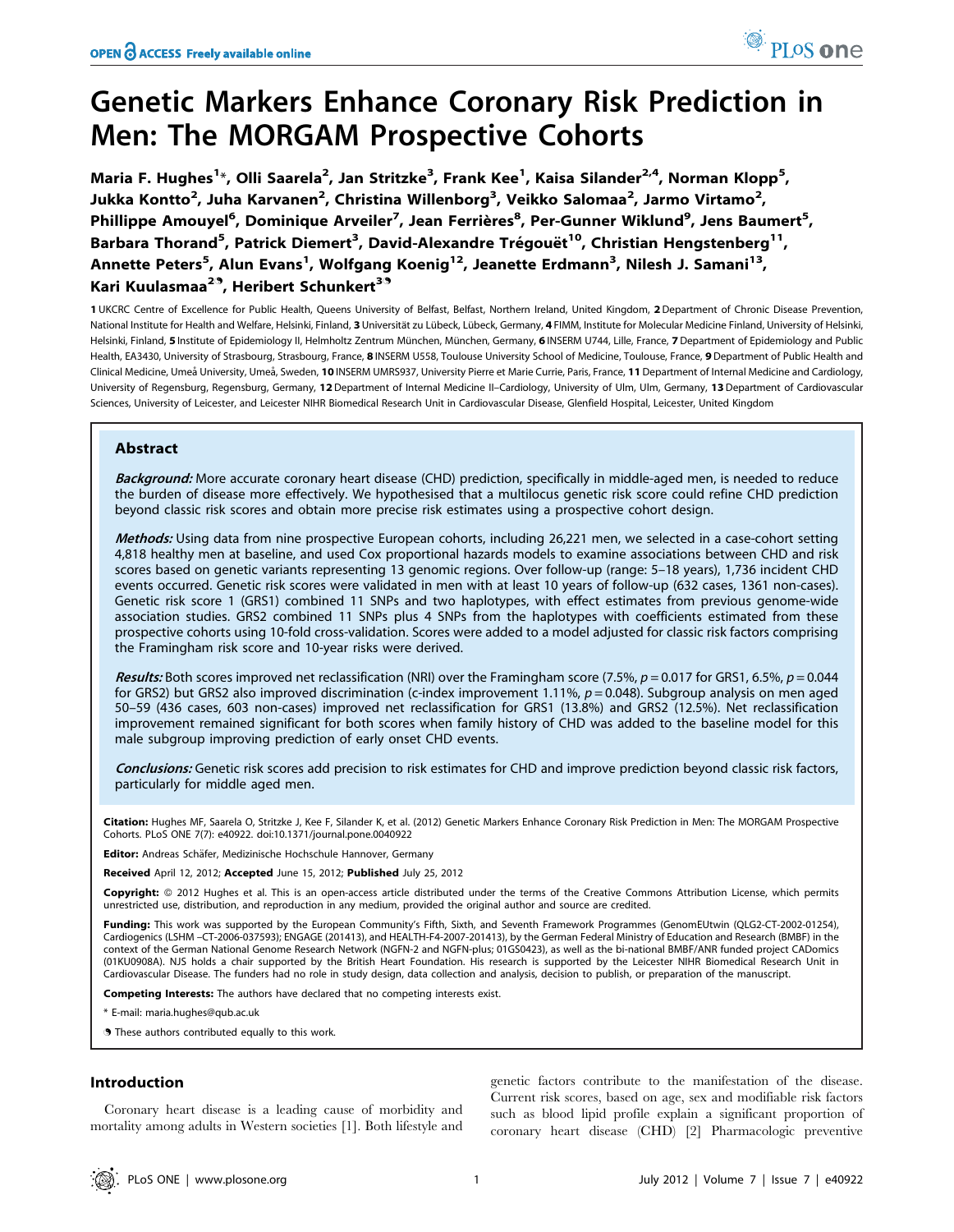therapies are aimed at those at high risk  $(>20\%$  10-year risk of CHD). However, a substantial population attributable fraction of CHD comes from those at intermediate risk (i.e.  $5 - \leq 20\%$  10 years CHD risk) and 15–20% of myocardial infarction (MI) patients would be considered low risk using current risk scores [2]. Particularly, men and individuals with a positive family history of coronary heart disease carry a high lifetime risk [1]. More accurate prediction, specifically in middle-aged men, is needed to reduce the burden of disease more effectively.

Genome wide association (GWA) studies have identified several common genetic variants associated with modest population attributable fractions for CHD [3]. Prediction improvement using genetic markers must be demonstrated over and above wellvalidated risk scores using standard metrics to evaluate their performance including discrimination, calibration, risk reclassification and, thereby, their potential clinical utility [4–5]. The most validated genetic risk marker for CHD is on chromosome 9p21.3 [6]. It's individual utility in CHD prediction is modest [6]. Combining the relatively small effects of individual variants into a multilocus genetic risk score (GRS) may improve prediction and thereby clinical decision-making for primary prevention. However, recent efforts produced rather mixed results [7–9]. For example, a GRS combining the effects of 101 SNPs failed to improve prediction beyond family history in a large cohort of women [9]. However, most of these SNPs could not be validated in large scale GWAS to be significantly associated with CHD, until recently 13 loci [10] were reproducibly associated with CHD but 16 new loci [11–12] have been added to this group. Other studies have tested the value of scores based on risk alleles from smaller subsets of SNPs, which have improved prediction in case-control groups, but the results may not generalise to the prospective setting [7]. Indeed, a 13 SNP GRS weighted with effect size estimates from previous GWA studies failed to substantially improve CHD prediction in prospective cohorts from Sweden and Finland [8] or America [13].. Similarly a 29 SNP score provided only marginal predictive benefit in a prospective Dutch cohort but this effect was mainly contributed by three SNPs [14].

In this study, we devised a multilocus GRS for CHD prediction, combining variants from 13 genomic regions, in the prospective MORGAM (MOnica Risk, Genetics, Archiving, Monograph) cohorts [15]. We tested the performance of GRS using both published effect estimates from GWA studies and estimates derived from the MORGAM cohorts. Compared with previous studies, our analysis is based on a larger number of incident CHD events from a wider selection of European populations with specific focus on middle aged men.

### Methods

#### Study population

The MORGAM project comprises  $>128,000$  men and women from 57 European (mainly white Caucasian) cohorts which were harmonised and prospectively followed up for incident coronary heart disease events [15]. For this analysis we focused on 26,221 men without MI at baseline from nine cohorts. Of these, 1736 men developed incident CHD (fatal and non-fatal) over a median 18 years follow up. From the full eligible cohort, a random subcohort was selected independently of the case selection, with selection probabilities depending on age. The case-cohort set comprises the subcohort along with all cases outside the subcohort, resulting in a total of 4818 men (1736 cases and 3082 non-cases) for genotyping (Table 1, Figure 1) [16]. Baseline characteristics were similar across cohorts (Table 1, Table S1).

We focused our analysis on men as this approach neutralizes the dominant effect of gender on CHD prediction, which marginalizes other variables in standard risk models while providing clinically relevant information specific to men. The cohorts were measured at baseline in a highly standardised way for total and high-density lipoprotein (HDL) cholesterol, and blood pressure. Questionnaire data were collected on daily smoking, history of MI at baseline, history of diabetes blood pressure medication use and family history of CHD [17]. The follow-up procedures of the cohorts varied, depending on what was possible to do in each country: linkage to hospital discharge and mortality registries, linkage to WHO MONICA coronary event registries or active follow-up through re-contact to the cohort participants. Possible coronary events were validated using medical records for clinical symptoms and signs, ECG reports, cardiac biomarkers and enzymes, and death certificates and autopsy reports. In some of the cohorts, where validation studies had shown good agreement, all or some of the end-points were classified on the basis of the clinical and/or routine death diagnoses. Incident CHD was defined as first fatal or non-fatal CHD event, which included definite and possible acute MI or coronary death, unstable angina pectoris, revascularization and unclassifiable fatal events [17]. Details of the follow-up and diagnostic procedures in each cohort have been published [18].

#### SNP selection and genotyping

We chose SNPs that exceeded a significance threshold of  $p<5\times10^{-8}$  for association with CHD or MI and were replicated in (at least two) large GWAs studies. 12 SNPs and a haplotype comprising four SNPs from the LPA locus met these criteria at study initiation (see Table 2 for references). SNP genotyping was carried out on the MassARRAY System with iPLEX Gold chemistry (Sequenom, California) as previously described [22].

#### Statistical analysis

Missing genetic data (which ranged from 10.2% to 21.4% (mean 13.1%) per SNP) were multiply imputed within each cohort using WinBUGS [23], with outcome information included in the imputation model to avoid attenuation of estimated effects in later analyses [24]. Multiple imputation is a statistical technique distinct from imputation of SNP information based on linkage disequilibrium. The main purpose of multiple imputation, rather than to estimate individual predictor values, is to estimate the uncertainty about the missing values, while at the same time minimising the information loss compared to complete case analysis (see Supporting Information S1). Because of the case-cohort design, all analyses used inverse selection probability weighting to relate the results back to the larger cohort level.

## Individual SNP/haplotype association analysis

We tested the association between individual SNPs/haplotypes and incident CHD events using Cox proportional hazards models adjusted for cohort and geographical region and a score of classic risk factors at baseline based on Framingham coefficient of age, daily smoking, systolic blood pressure, total cholesterol, HDLcholesterol, and prevalent diabetes [25]. We refer to this as the Framingham Score. In the Framingham study these risk estimates gave a c-index of 0.742 for CHD [25] We applied these coefficients in the MORGAM data, but allowed the baseline risk to vary between cohorts (i.e. absolute cohort specific risk levels were estimated from MORGAM data), resulting in a c-index of 0.7428. The relative risk in terms of the Framingham score was higher in the ATBC cohort which is in part due to the larger percentage of smokers in this cohort (Figure S1). However, the genetic score is evenly distributed across the cohorts (Figure S2)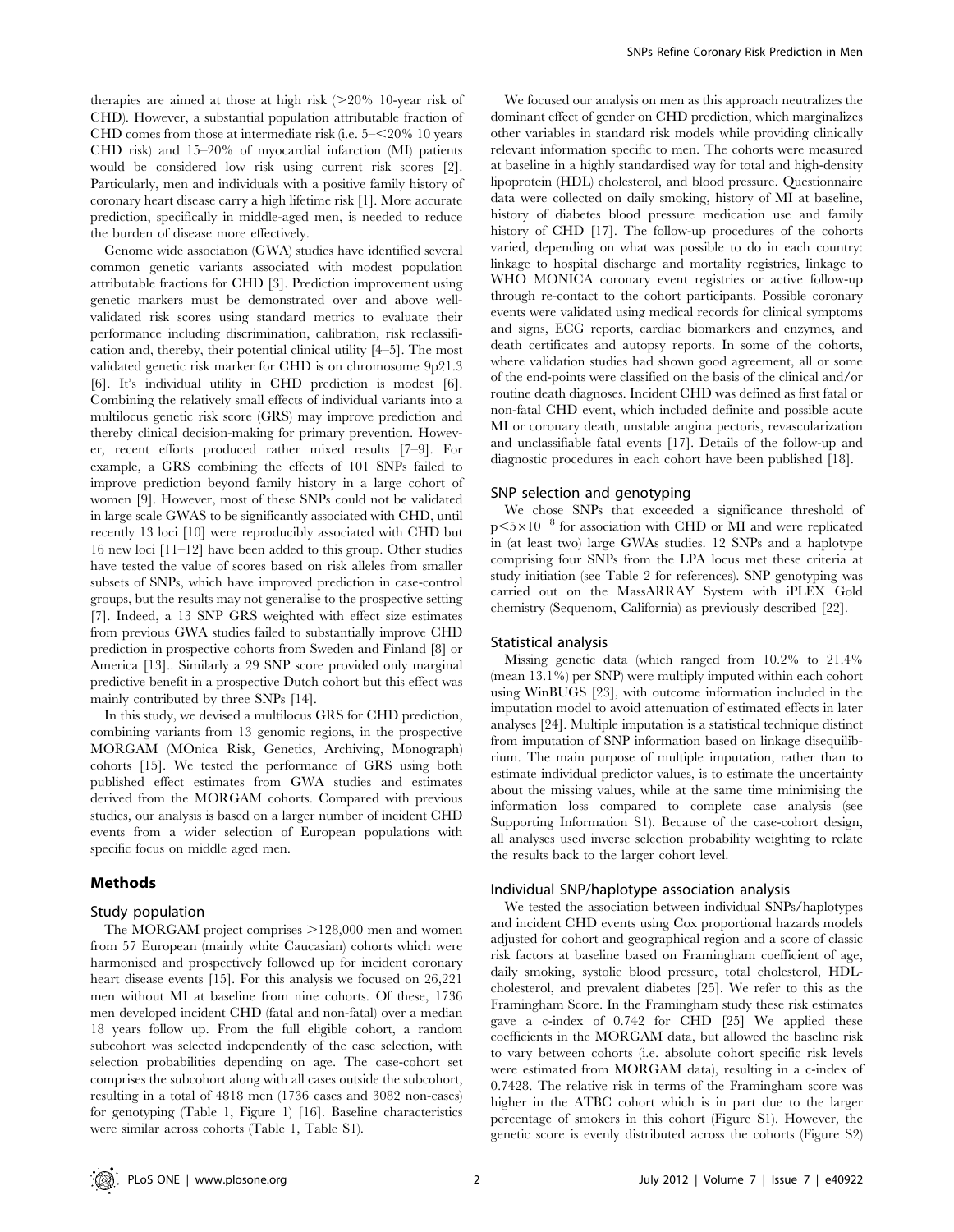|                                                                                                                  | FINRISK Eastern<br>Finland | western Finland<br>FINRISK South | ATBC, Southern<br>Finland | PRIME Lille, France | PRIME Toulouse<br>France                                                                                                        | Strasbourg<br>France<br>PRIME | PRIME<br>Belfast UK | Augsburg Germany Sweden<br>MONICA KORA | Northern     |
|------------------------------------------------------------------------------------------------------------------|----------------------------|----------------------------------|---------------------------|---------------------|---------------------------------------------------------------------------------------------------------------------------------|-------------------------------|---------------------|----------------------------------------|--------------|
| <b>Baseline</b> characteristics                                                                                  |                            |                                  |                           |                     |                                                                                                                                 |                               |                     |                                        |              |
| Total number                                                                                                     | 3391                       | 2817                             | 4565                      | 2358                | 2413                                                                                                                            | 2276                          | 2543                | 4505                                   | 1353         |
| Age (years)                                                                                                      | 46.5 (12.5)                | 47.3 (13.0)                      | 62.7 (4.9)                | 55.2 (2.9)          | 54.9 (2.8)                                                                                                                      | 54.7 (2.9)                    | 54.8 (2.9)          | 53.4 (10.8)                            | 45.2 (11.2)  |
| Cholesterol                                                                                                      |                            |                                  |                           |                     |                                                                                                                                 |                               |                     |                                        |              |
| Total, mmol/L                                                                                                    | 5.64 (1.08)                | 5.53 (1.08)                      | 5.94 (1.03)               | 5.74 (0.96)         | 5.52 (0.89)                                                                                                                     | 5.81 (0.99)                   | 5.88 (1.02)         | 6.21 (1.18)                            | 6.22 (1.25)  |
| HDL mmol/L                                                                                                       | 1.27(0.32)                 | 1.25(0.31)                       | 1.18 (0.31)               | 1.34(0.33)          | 1.25 (0.30)                                                                                                                     | 1.26(0.34)                    | 1.19 (0.32)         | 1.29 (0.39)                            | 1.26(0.31)   |
| Ratio of total to HDL                                                                                            | 4.71 (1.52)                | 4.67 (1.49)                      | 5.40 (1.89)               | 4.57 (1.50)         | 4.68 (1.41)                                                                                                                     | 4.91 (1.60)                   | 5.27 (1.58)         | 5.34 (5.15)                            | 5.24 (1.65)  |
| <b>Blood</b> pressure                                                                                            |                            |                                  |                           |                     |                                                                                                                                 |                               |                     |                                        |              |
| Systolic (mm Hg)                                                                                                 | 139.6 (18.8)               | 138.3 (18.0)                     | 141.5(18.3)               | 138.7 (19.1)        | 126.6 (14.8)                                                                                                                    | 135.0 (18.3)                  | 134.0 (20.4)        | 138.3 (18.6)                           | 129.6 (16.9) |
| Diastolic (mm Hg)                                                                                                | 83.8 (11.8)                | 84.9 (11.6)                      | 84.9 (10.1)               | 86.5 (12.2)         | 79.5 (9.8)                                                                                                                      | 86.7 (11.1)                   | 81.9 (11.5)         | 83.9 (11.5)                            | 82.6 (11.2)  |
| BMI ( $kg/m2$ )                                                                                                  | 27.0 (4.0)                 | 26.7 (3.8)                       | 26.8 (4.1)                | 26.5 (3.5)          | 26.3 (3.2)                                                                                                                      | 27.4(3.5)                     | 26.2 (3.4)          | 27.4 (3.5)                             | 25.9 (3.5)   |
| Daily smoker                                                                                                     | 979 (28.9)                 | 849 (30.1)                       | 3569 (78.2)               | 429 (18.2)          | 443 (18.4)                                                                                                                      | 383 (16.8)                    | 591 (23.2)          | 1206 (26.8)                            | 277 (20.5)   |
| Current drug therapy                                                                                             |                            |                                  |                           |                     |                                                                                                                                 |                               |                     |                                        |              |
| Lipid lowering                                                                                                   | 83 (2.4)                   | 68 (2.4)                         | ≨                         | 310(13.1)           | 330 (13.7)                                                                                                                      | 228 (10.0)                    | 30 (1.2)            | ≨                                      | 8(0.6)       |
| High BP medication                                                                                               | 424 (12.5)                 | 293 (10.4)                       | $\frac{4}{2}$             | 365 (15.5)          | 328 (13.6)                                                                                                                      | 283 (12.4)                    | 223 (8.8)           | 524 (11.6)                             | 78 (5.8)     |
| History of diabetes                                                                                              | 168 (5.0)                  | 109(3.9)                         | 233 (5.1)                 | 127(5.4)            | 106 (4.4)                                                                                                                       | 100 (4.4)                     | 48 (1.9)            | 237 (5.3)                              | 30 (2.2)     |
| History of hypertension                                                                                          | 1188 (35.0)                | 897 (31.8)                       | $\frac{1}{2}$             | 586 (24.9)          | 596 (24.7)                                                                                                                      | 505 (22.2)                    | 397 (15.6)          | 1375 (30.5)                            | 224 (16.6)   |
| Prevalent cases N, %                                                                                             |                            |                                  |                           |                     |                                                                                                                                 |                               |                     |                                        |              |
| stroke                                                                                                           | 75 (2.2)                   | 58 (2.1)                         | 194 (4.2)                 | 18(0.8)             | (0.4)                                                                                                                           | 15(0.7)                       | 15 (0.6)            | 78 (1.7)                               | 17(1.3)      |
| Family history of CHD                                                                                            | 924 (27.2)                 | 531 (18.8)                       | ≸                         | 205 (8.7)           | 176 (7.3)                                                                                                                       | 136 (6.0)                     | 449 (17.7)          | 801 (17.8)                             | 132 (9.8)    |
| Person years of Follow-up                                                                                        | $C3 = 16,160$              | $C3 = 17,381$                    | 29158                     | 22,766              | 22,518                                                                                                                          | 21,898                        | 12,333              | $C1 = 19,468$                          | $C2 = 5413$  |
|                                                                                                                  | $C24 = 17,878$             | $C24 = 12,436$                   |                           |                     |                                                                                                                                 |                               |                     | $C2 = 16,829$                          | $C3 = 3829$  |
|                                                                                                                  |                            |                                  |                           |                     |                                                                                                                                 |                               |                     | $C3 = 10,836$                          |              |
| Incident CHD events during follow-up N, %                                                                        |                            |                                  |                           |                     |                                                                                                                                 |                               |                     |                                        |              |
| men                                                                                                              | 254 (7.5)                  | 184 (6.5)                        | 436 (9.6)                 | 137 (5.8)           | 145 (6.0)                                                                                                                       | 131 (5.8)                     | 106(4.2)            | 304 (6.7)                              | 39 (2.9)     |
| Random subsample of the case cohort set                                                                          |                            |                                  |                           |                     |                                                                                                                                 |                               |                     |                                        |              |
| men                                                                                                              | 404 (11.9)                 | 298 (10.6)                       | 961 (21.1)                | 116 (4.9)           | 121(5.0)                                                                                                                        | 125(5.5)                      | 160 (6.3)           | 1121 (24.9)                            | 84 (6.2)     |
| Data are mean (SD) or number %. NA = not available, C = cohort. As ATBC<br>doi:10.1371/journal.pone.0040922.t001 |                            |                                  |                           |                     | and MONICA-KORA did not collect information on current drug therapy, these were considered as 'no medication' for the analysis. |                               |                     |                                        |              |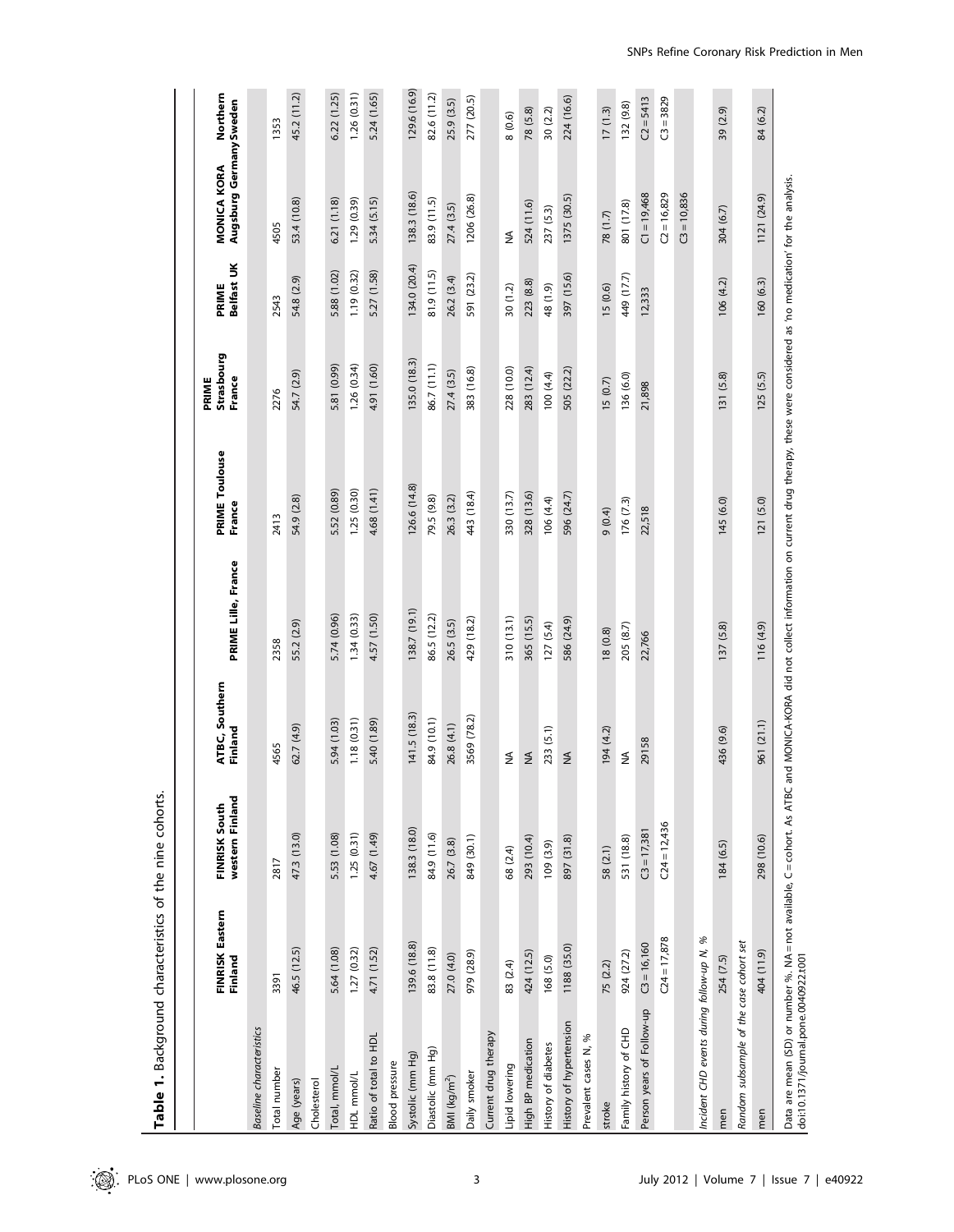

Figure 1. Schematic diagram of the case-cohort design in MORGAM. Outline of the selection of individuals in the MORGAM dataset. The subcohort and all CHD cases who were genotyped  $(N = 4818)$  were chosen from the full cohort. We restricted the validation analysis to 4209 men with complete genotype data for  $> = 11$  SNPs with the remaining SNP data multiply imputed. doi:10.1371/journal.pone.0040922.g001

and uncorrelated with the Framingham score, so the differences in cohort characteristics are unlikely to be a source of confounding in the genetic risk score analyses. For the LPA locus, we used FastPHASE to multiply impute LPA haplotype pairs separately for cases and non-cases within each cohort [26]. We estimated the effect sizes from the LPA haplotypes using a model that simultaneously included all haplotypes compared to the most frequent AATC haplotype [21]. In the Cox regression models all missing data were handled using multiple imputation. However, in validation of the prediction models we limited the amount of missing data by restricting the validation set to men with complete genotypes for at least 11 of the 15 SNPs ( $N = 4209$ ). In the Cox proportional hazards models non-cases were weighted by the inverse of their subcohort selection probabilities while cases were included with unit weights [16]. Time-to-event models were fitted using the survival package of R statistical software.

#### Development of genetic risk scores

We used two approaches for deriving the genetic risk scores. The first derived a score for MORGAM participants using effect sizes from previous GWA studies (Genetic Risk Score 1; GRS1). A

'weighted' risk score was calculated for each subject by adding the number of risk alleles by SNP, multiplied by the associated effect size (log odds ratio) previously reported in the literature. Chosen SNPs were not in linkage disequilibrium (Table S2). The score assumed an additive risk model and no interaction between the SNPs. GRS1, comprised 11 SNPs and two haplotypes (Table S3) along with the Framingham score for classic risk factors.

Our second approach derived the coefficients for the score directly from the MORGAM prospective dataset. Score development was based on 1736 cases and 3082 non-cases. All SNPs were added in a model incorporating the Framingham score (GRS2). We extended the analysis by applying lasso, a penalized regression technique that carries out variable selection and estimates the coefficients of selected variables [27]. This form of penalization for overfitting removes redundant predictors from the model. SNPs with non-zero coefficients comprised score 3 (GRS3) along with the Framingham score. Lasso models were estimated using the glmnet package of R. Ten-year risk estimates for incident CHD events were derived from the fitted Cox regression models using the survival package of R.

#### Risk model assessment

We used the MORGAM dataset to derive and test GRS2 and GRS3. The predictive value of the data-derived scores was evaluated using 10-fold cross-validation. This avoids using the same individuals in developing and testing the model. The dataset was split randomly into 10 equal sized validation sets and the prediction model was fitted to each of the 10 datasets obtained by leaving out each of the validation sets in turn, with the 10-year risk estimates for the omitted group derived from the model fitted to the remaining data [28]. While cross-validation is not a complete substitute for external validation, it utilises available data more efficiently than split sample validation [28] (Supporting Information S1). Validation of the data derived scores are based on individuals which have 10 years of follow up information (first 10 years from cohorts) comprising 632 cases and 1361 non-cases. To test whether the three genetic risk scores (GRS1–3) improve prediction, a baseline model with the Framingham score was compared to a model with each genetic risk score incorporated in the baseline model. Models were tested using the c-index improvement, integrated discrimination improvement (IDI) and net reclassification improvement (NRI) according to recently suggested risk limits 0% to <5%, 5% to <10%, 10% to <20% and  $\geq$  20% for 10 year risk limits [29]. In addition, 'Clinical' NRI quantifies the improvement in prediction in the intermediate risk group (5–20%) which incorporates a correction for the expected value of improvement [30]. This test measures the reclassification where only individuals in the intermediate group are tested with the GRS and have their risk recalculated. For exploring the effect of adding family history of CHD on the models, we studied the cohort definitions of family history (Table S4) and a separate coefficient for the family history covariate was estimated for each cohort. This was added to the Framingham model with genetic risk scores subsequently added to this model.

### GRS and event free survival analysis

Kaplan-Meier curves were plotted to depict CHD free survival by quarters of the genetic risk scores, and the log rank test was used to assess the differences. The log rank test estimated differences in survival curves across quarters of the externally derived GRS1 until age 70 and 10 years survival. While it was appropriate to calculate the significance of GRS1 as the risk sets were determined using externally derived coefficients we did not calculate it for the cross-validated scores.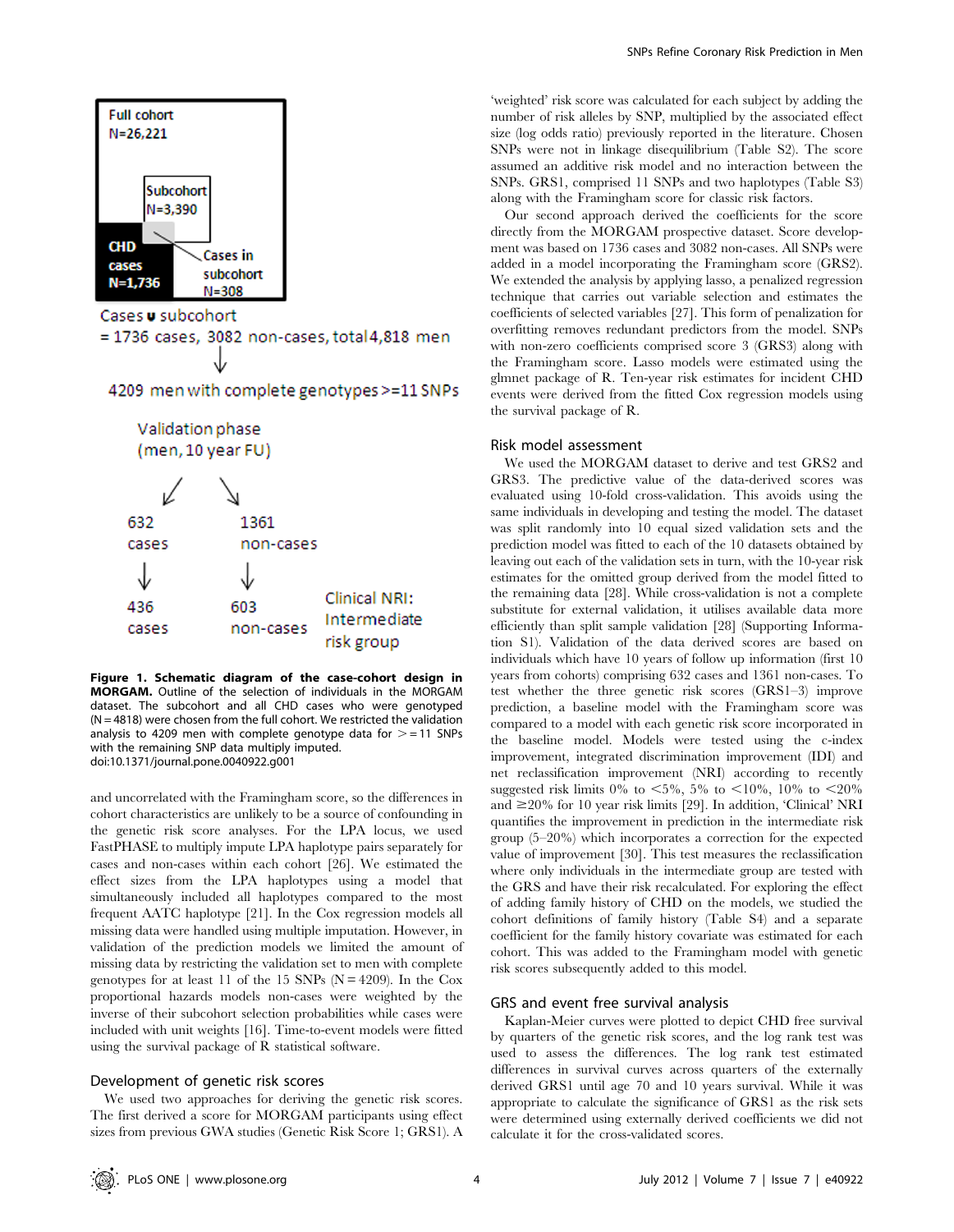|          | Candidate                                                                                                                 |            |             |           |              | orientation in                                                                             | <b>HR</b> reported |                                         | Coronary heart disease (1736 cases, 3082 non                                                                                                                                                                                                                                                                                                                                                                                                                                                                                                                                                                                                                                                     |                  |
|----------|---------------------------------------------------------------------------------------------------------------------------|------------|-------------|-----------|--------------|--------------------------------------------------------------------------------------------|--------------------|-----------------------------------------|--------------------------------------------------------------------------------------------------------------------------------------------------------------------------------------------------------------------------------------------------------------------------------------------------------------------------------------------------------------------------------------------------------------------------------------------------------------------------------------------------------------------------------------------------------------------------------------------------------------------------------------------------------------------------------------------------|------------------|
| Locus    | gene(s)                                                                                                                   | e<br>S     | Risk Allele | Frequency | Other allele | MORGAM                                                                                     | in ref             | <b>Ref</b>                              | cases) men only                                                                                                                                                                                                                                                                                                                                                                                                                                                                                                                                                                                                                                                                                  |                  |
|          |                                                                                                                           |            |             |           |              |                                                                                            |                    |                                         | Pooled HR (95% C.I.)                                                                                                                                                                                                                                                                                                                                                                                                                                                                                                                                                                                                                                                                             | p value          |
| $1$ q41  | MIA <sub>3</sub>                                                                                                          | \$3008621  | ⋖           | 0.14      | ڽ            | ᄂ                                                                                          | 1/1.08             | [10]                                    | 0.85 (0.72, 0.99)                                                                                                                                                                                                                                                                                                                                                                                                                                                                                                                                                                                                                                                                                | 0.045            |
| 1p32.3   | PCSK9                                                                                                                     | rs11206510 | $\cup$      | 0.17      | ř.           | œ                                                                                          | 1/1.15             | $\begin{bmatrix} 11 \\ 1 \end{bmatrix}$ | 1.01 (0.89, 1.16)                                                                                                                                                                                                                                                                                                                                                                                                                                                                                                                                                                                                                                                                                | 0.83             |
| 1p13.3   | <b>PSRC1</b>                                                                                                              | rs646776   | ⋖           | 0.78      | U            | ᄂ                                                                                          | <b>er.1</b>        | $[19]$                                  | 1.10(0.98, 1.24)                                                                                                                                                                                                                                                                                                                                                                                                                                                                                                                                                                                                                                                                                 | $\overline{0}$ . |
| 3q22.3   | <b>MRAS</b>                                                                                                               | rs9818870  | $\cup$      | 0.86      | ⊢            | 岊                                                                                          | 1/1.15             | [20]                                    | 0.99(0.83, 1.19)                                                                                                                                                                                                                                                                                                                                                                                                                                                                                                                                                                                                                                                                                 | 0.98             |
| 2q33.1   | WDR12                                                                                                                     | rs6725887  | ڻ           | 0.13      | H            | 쭌                                                                                          | 1.14               | Ξ                                       | 1.04(0.9, 1.2)                                                                                                                                                                                                                                                                                                                                                                                                                                                                                                                                                                                                                                                                                   | 0.58             |
| 6q25.3   | SLC22A3 H^                                                                                                                | rs2048327  | ⋖           | 0.66      | U            | 는                                                                                          |                    | $[21]$                                  | 0.87(0.79, 0.97)                                                                                                                                                                                                                                                                                                                                                                                                                                                                                                                                                                                                                                                                                 | 0.01             |
| 6q25.3   | LPAL2 H <sup>A</sup>                                                                                                      | rs3127599  | ⋖           | 0.32      | ৩            | ᄂ                                                                                          |                    | $[21]$                                  | 1.01(0.91, 1.1)                                                                                                                                                                                                                                                                                                                                                                                                                                                                                                                                                                                                                                                                                  | 0.88             |
| 6q25.3   | LPA H^                                                                                                                    | rs7767084  | U           | 0.16      | ⊢            | œ                                                                                          |                    | $[21]$                                  | 1.11 (0.96, 1.23)                                                                                                                                                                                                                                                                                                                                                                                                                                                                                                                                                                                                                                                                                | 0.15             |
| 6q25.3   | <b>LPA H^</b>                                                                                                             | rs10755578 | Ü           | 0.54      | U            | 匸                                                                                          |                    | $[21]$                                  | 0.92(0.83, 1.01)                                                                                                                                                                                                                                                                                                                                                                                                                                                                                                                                                                                                                                                                                 | 0.10             |
| 6p24.1   | PHACTR1                                                                                                                   | rs12526453 | ڽ           | 0.68      | G            | EB                                                                                         | $\overline{1}$ .   | $\begin{bmatrix} 1 & 1 \end{bmatrix}$   | 1.14(1.02, 1.27)                                                                                                                                                                                                                                                                                                                                                                                                                                                                                                                                                                                                                                                                                 | 0.017            |
| 9p21.3   | ANRIL/CDKN2A/B                                                                                                            | rs1333049  | ڻ           | 0.46      | U            | æ                                                                                          | $\overline{1}$ .   | $[10]$                                  | 1.26(1.14, 1.4)                                                                                                                                                                                                                                                                                                                                                                                                                                                                                                                                                                                                                                                                                  | 0.0000           |
| 10q11.21 | CXCL12/SDF1                                                                                                               | rs501120   | $\cup$      | 0.15      | ř            | RB                                                                                         | 1/1.11             | $[10]$                                  | 1.09(0.92, 1.3)                                                                                                                                                                                                                                                                                                                                                                                                                                                                                                                                                                                                                                                                                  | 0.30             |
| 12q24    | <b>SH2B3</b>                                                                                                              | rs3184504  | U           | 0.54      | ř.           | œ                                                                                          | 1/1.07             | $\Xi$                                   | 1.03(0.93, 1.14)                                                                                                                                                                                                                                                                                                                                                                                                                                                                                                                                                                                                                                                                                 | 0.62             |
| I2q24.31 | HNF1A/C12orf43                                                                                                            | rs2259816  | $\star$     | 0.36      | G            | 匸                                                                                          | 1.08               | [20]                                    | 0.99(0.9, 1.11)                                                                                                                                                                                                                                                                                                                                                                                                                                                                                                                                                                                                                                                                                  | 0.97             |
| 19p13.2  | LDLR                                                                                                                      | rs1122608  | ڻُ          | 0.77      | ⊢            | œ                                                                                          | 1.14               | $\Xi$                                   | 0.99 (0.88, 1.12)                                                                                                                                                                                                                                                                                                                                                                                                                                                                                                                                                                                                                                                                                | 0.95             |
| 21 q 22  | SLC5A3/MRPS6                                                                                                              | rs9982601  | $\cup$      | 0.85      | ř.           | 岊                                                                                          | 1/1.18             | $\begin{bmatrix} 11 \\ 1 \end{bmatrix}$ | 0.92(0.80, 1.06)                                                                                                                                                                                                                                                                                                                                                                                                                                                                                                                                                                                                                                                                                 | 0.26             |
|          | included in GRS1/GRS2. H $\dagger$ indicates haplotypes derived from these SNPs.<br>doi:10.1371/journal.pone.0040922.t002 |            |             |           |              | SNP associations were tested with a model adjusted for cohort and Framingham coefficients. |                    |                                         | in the literature (indicated by *), we used the log inverse (1/OR) of the reported OR as the coefficient. The rs9818870 SNP was not genotyped for the Swedish cohort due to technical difficulties. All SNPs except rs9818870<br>Logarithms of the odds ratios (ORs) from references were used as SNP coefficients in genetic risk score (GRS1). In the score the coefficient was placed on the MORGAM risk allele; when this was different from the risk allel<br>n MORGAM the alphabetically first allele for each SNP was used as the explanatory variable (risk allele) in this analysis. Orientation of alleles in MORGAM is given as FT forward top, FB forward bottom, RB reverse bottom. |                  |

Table 2. Association between SNPs and coronary heart disease. Table 2. Association between SNPs and coronary heart disease.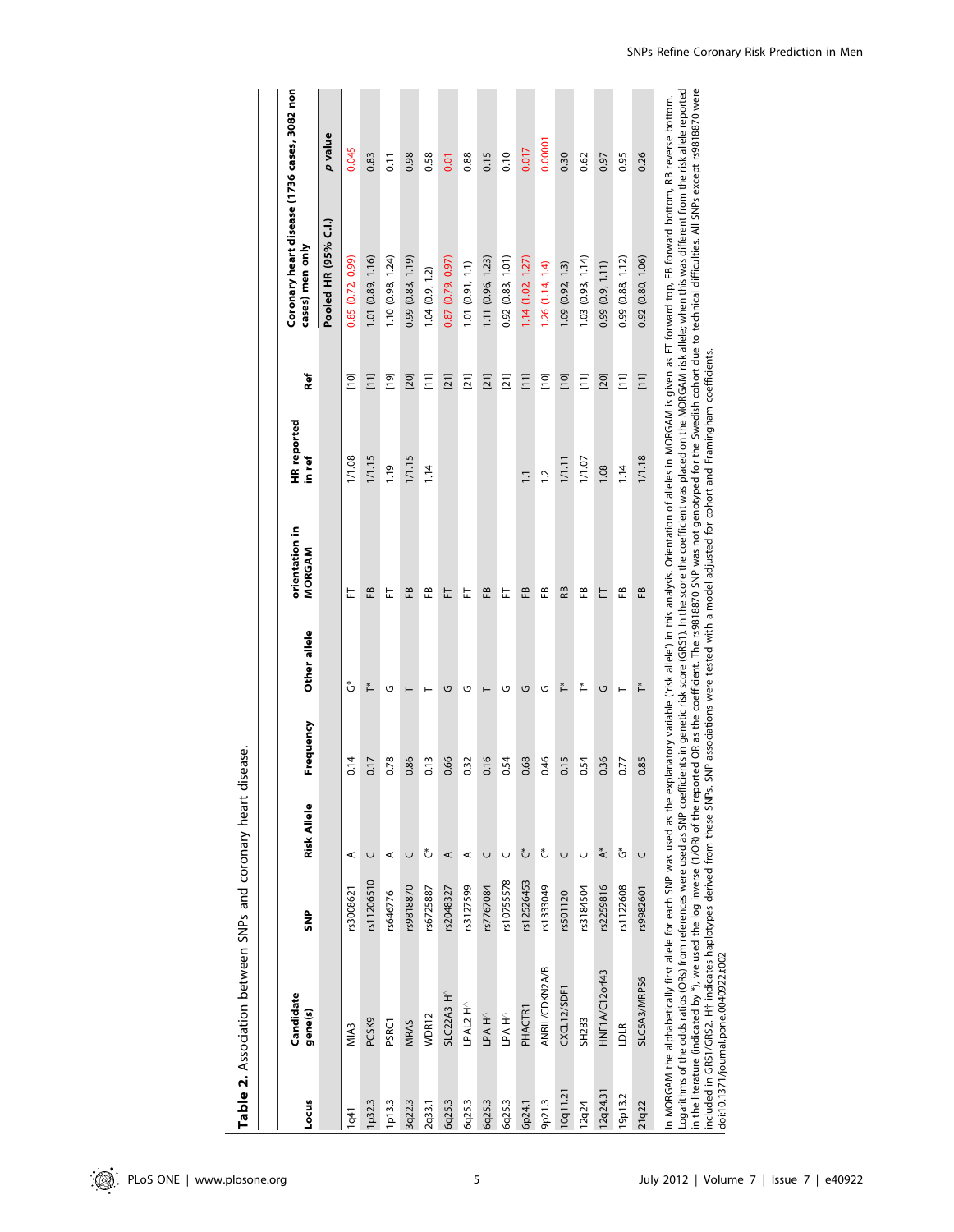#### Population attributable fraction

Population attributable fraction (PAF) estimates the genetic risk scores' contribution in explaining CHD incidence in the MORGAM population. PAFs were calculated with respect to a hypothetical population genetic profile truncated from above the GRS population average. We defined population attributable risk as the population risk minus the modified risk when the GRS was set to the population mean, for those with above average GRS. Population attributable fraction is the ratio of this difference to the overall population risk, indicating the proportion of the risk 'attributable' to genetic variation. For reference, we also calculated PAF for continuous classic risk factor variables.

#### Results

#### Individual SNP/haplotype analysis

Cox regression analysis revealed four significant associations for additive allele effects with incident CHD in a model adjusting for cohort and Framingham score: rs1333049 (9p21); rs1256453 (PHACTR1); rs2048327 (LPA) and rs3008621 (MIA3) (Table 2). Unadjusted associations are given in Tables S5 and S6. Because rs9818870 (MRAS) was not significantly associated with CHD and not typed in the Swedish cohort, we excluded it from our GRS models. Sensitivity analysis excluding the Swedish cohort showed that the addition of this SNP did not appreciably change the results (see Supporting Information S1, Table S7).

## Genetic risk scores

Genetic risk score 1. The baseline model based on the Framingham Score achieved a c-index of 0.743. Adding GRS1 to the baseline model did not significantly improve discrimination (cindex 0.752,  $p = 0.11$ ). However, risk classification improved significantly (NRI by 7.5%  $p = 0.017$  and IDI by 0.4%  $p = 0.007$ ) in the entire sample of men (Table 3, Table S8 for full reclassification statistics). Clinical NRI for men in the intermediate risk group only (431 cases, 664 non-cases) was not significant (6%,  $p = 0.17$ .

Genetic risk scores 2 and 3. Score development (GRS2 and GRS3) was based on 1736 cases and 3082 non-cases. The validation set comprised 632 cases and 1361 non-cases from the first 10 years' of follow-up of the cohorts with a follow-up period of at least 10 years. For example, this was related to approximately 715 cases and 9575 non-cases in the full cohort using the casecohort weighting incorporating censoring.

GRS2 comprised 15 SNPs with coefficients derived from a Cox model fitted to the MORGAM dataset (Table S3). While the LPA haplotypes were significantly associated with CHD in case-control studies they were not significant in our prospective dataset (Table 4) (or in a recent study evaluating CHD risk in diabetics [31]) and did not improve the data derived scores (data not shown). Instead, we utilised individual SNP data only at the LPA locus. GRS2 based on internally determined weight estimates gave broadly similar findings to GRS1. The c-index improved by 1.11% which was marginally significant ( $p = 0.048$ ) when added to the baseline model. The overall NRI was 6.5% ( $p = 0.044$ ) and IDI was  $0.7\%$  ( $p = 0.0004$ ), almost all of this due to upward reclassification of cases (Table 3, Table S8). For the 431 cases and 664 non-cases initially in the intermediate risk category, clinical NRI was not significant (5.1%  $p = 0.2$ ) but followed the trend in the whole group with cases correctly reclassified upwards  $(6.1\%$ ,  $p = 0.048$ ). This indicates that while reclassification is mainly beneficial in the low and high risk groups, intermediate cases are correctly reclassified upwards to the high risk group.

Table 3. Comparison of models with and without genetic risk scores.

|           | <b>NRI</b> |           |                  | IDI    |                  | <b>Clinical NRI</b> |                  |
|-----------|------------|-----------|------------------|--------|------------------|---------------------|------------------|
|           | Value      | <b>SE</b> | $\boldsymbol{p}$ | Value  | $\boldsymbol{p}$ | Value               | $\boldsymbol{p}$ |
| FRS+GRS1  |            |           |                  |        |                  |                     |                  |
| Cases     | 0.049      | 0.028     | 0.074            | 0.004  | 0.020            | 0.034               | 0.291            |
| Non-cases | 0.025      | 0.021     | 0.230            | 0.001  | 0.398            | $-0.029$            | 0.435            |
|           | 0.075      | 0.031     | 0.017            | 0.004  | 0.007            | 0.063               | 0.175            |
| FRS+GRS2  |            |           |                  |        |                  |                     |                  |
| Cases     | 0.071      | 0.025     | 0.005            | 0.007  | 0.0003           | 0.061               | 0.042            |
| Non-cases | 0.007      | 0.021     | 0.755            | 0.0001 | 0.903            | 0.01                | 0.769            |
|           | 0.065      | 0.032     | 0.044            | 0.007  | 0.0004           | 0.051               | 0.269            |
| FRS+GRS3  |            |           |                  |        |                  |                     |                  |
| Cases     | 0.062      | 0.023     | 0.008            | 0.005  | 0.001            | 0.056               | 0.037            |
| Non-cases | 0.002      | 0.018     | 0.931            | 0.0002 | 0.721            | $-0.001$            | 0.977            |
|           | 0.060      | 0.029     | 0.039            | 0.005  | 0.0009           | 0.056               | 0.16             |

NRI measures reclassification across risk groups 0% to  $<$  5%, 5% to  $<$  10%, 10% to  $<$ 20% and  $\ge$ 20%, Clinical NRI measures the improvement for those in the middle (5 to  $<$ 20%) risk group who are reclassified after inclusion of GRS. NRI Net Reclassification Index, IDI Integrated Discrimination Improvement, FRS+GRS Framingham risk score+genetic risk score.

doi:10.1371/journal.pone.0040922.t003

Lasso regression identified 8 variants with non-zero coefficients incorporated into genetic risk score 3 (Table S3). GRS3 demonstrated an improvement in the c-index from 0.742 to 0.755 ( $p = 0.0044$ ), with a gain in NRI of 6% ( $p = 0.039$ ) and an IDI of 0.5% ( $p = 0.0009$  Table 3, Table S8). The clinical NRI for the intermediate risk men was not significant 5.6%,  $p = 0.16$ ) but with cases correctly reclassified upward 5.5%  $p = 0.03$ ). The cindex improvement of 1.22% resulting from addition of GRS3, compared to 1.11% from GRS2, indicates that only a small subset of 8 risk alleles are discriminatory in our models.

### Subgroup analysis in middle-aged men

We validated the prediction models in men aged 50–59 at baseline (436 cases and 603 non-cases). This controls the dominating effect of age on risk and indicates the potential benefit attainable in this group. Here, the Framingham risk score produced a c-index value of 0.661. C-index improvement was 2.6%,  $(p=0.007)$  for GRS1, 2.8%,  $(p=0.0038)$  for GRS2 and 2.6%,  $(p= 0.001)$  for GRS3. Corresponding NRI were 13.8%  $(p= 0.0022)$  for GRS1, 12.5%,  $(p= 0.0069)$  for GRS2 and 10.7%,  $(p= 0.015)$  for GRS3 with benefit mainly in cases reclassified upwards (Table S9).

#### Addition of family history data to genetic risk scores

Adding family history to the baseline model for the whole group (627 cases, 1342 non-cases excluding missing information) improved NRI  $(5.5\%, p=0.023)$  but not the c-index (Table S10). Adding GRS1 or GRS2 to this model did not improve discrimination statistics. The estimated effect sizes for the family history covariate differed between the cohorts, being lower for FINRISK, a difference which cannot be explained by disparate definitions of family history. We thus focused on 50–59 year old men, since family history should become apparent by this stage and exclude parents of younger participants which have spent less time at risk of premature MI. The addition of family history information to the subgroup of men aged 50–59 significantly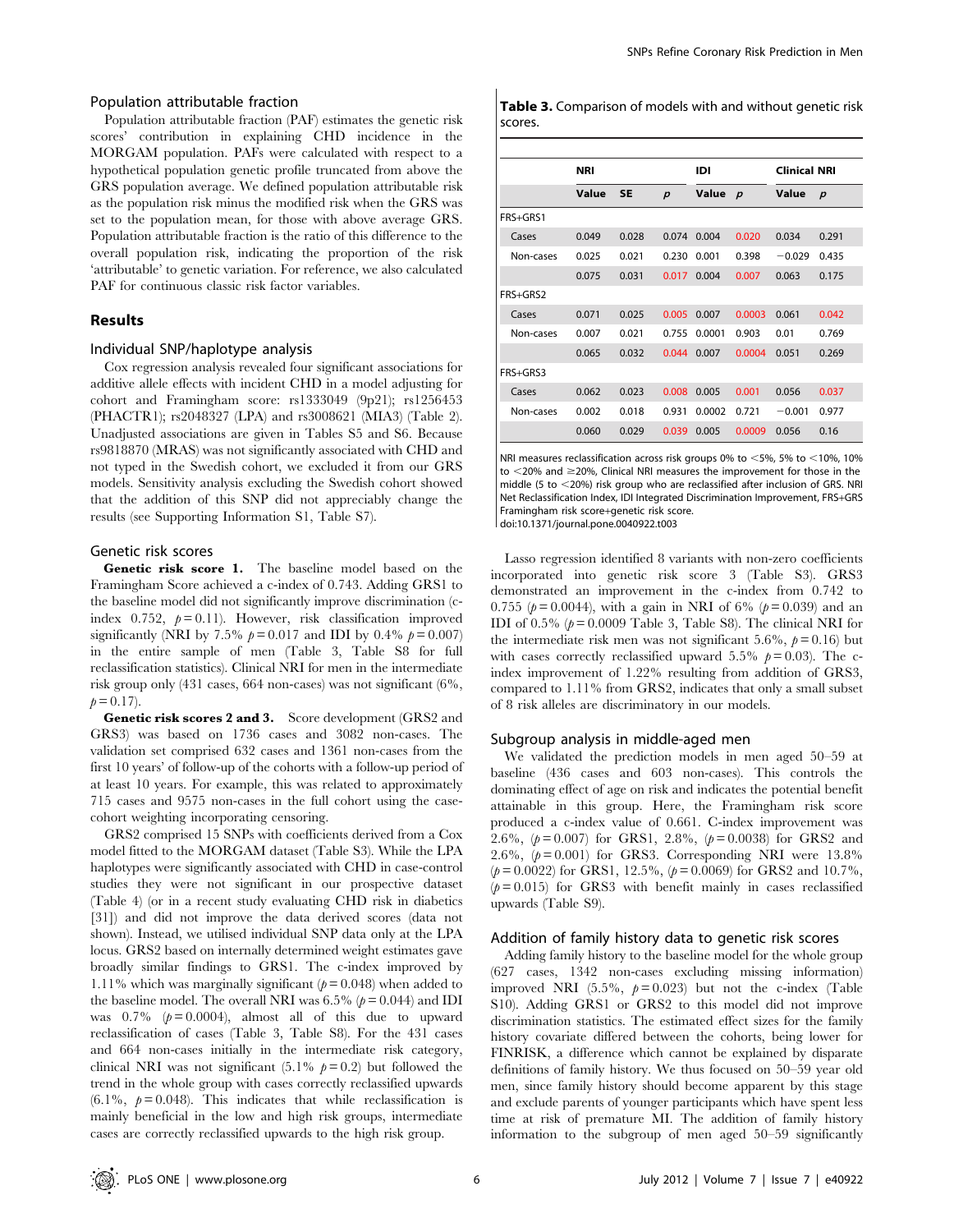Table 4. Association between LPA haplotypes and CHD in MORGAM.

| rs2048327 | rs3127599      | rs7767084 | rs10755578   | <b>Frequency</b> | Haplotype<br>combination<br>in ref 21 | <b>HR</b> reported<br>in ref | CHD (1736 cases, 3082<br>non cases) |           |
|-----------|----------------|-----------|--------------|------------------|---------------------------------------|------------------------------|-------------------------------------|-----------|
|           |                |           |              |                  |                                       |                              | Pooled HR (95% C.I.)                | $p$ value |
| ΙA        | $\overline{A}$ |           | G            | 0.13             | <b>TTTG</b>                           |                              | $0.99(0.85 - 1.16)$                 | 0.94      |
| l G       | G              | T         | $\mathsf{C}$ | 0.03             | <b>CCTC</b>                           | 1.8                          | $1.19(0.88 - 1.61)$                 | 0.26      |
| l G       | G              | C         | G            | 0.14             | CCCG                                  |                              | $1.12(0.97 - 1.31)$                 | 0.12      |
| l A       | $\overline{A}$ |           | $\mathsf{C}$ | 0.03             | <b>TTTC</b>                           |                              | $0.91(0.65 - 1.27)$                 | 0.56      |
| l A       | G              |           | G            | 0.14             | <b>CTTG</b>                           | 1.2                          | $1.14(0.98-1.33)$                   | 0.09      |
| l G       | G              | $\mathbf$ | G            | 0.02             | <b>CCTG</b>                           |                              | $1.04(0.74 - 1.47)$                 | 0.81      |

While MORGAM associations conditioned on a different allele set, haplotypic combinations are consistent with those reported in ref which are given here for comparison. Association was tested with a model adjusted for cohort and Framingham coefficients. Haplotypic ORs were used as coefficients for GRS1. doi:10.1371/journal.pone.0040922.t004

improved NRI  $(8.8\%, p=0.016)$  (Table 5). However it did not significantly improve the c-index  $(1.7\%, p=0.06)$  reflecting the relative insensitivity of this measure. Adding the genetic scores to a baseline Framingham model and family history continued to improve reclassification. Net reclassification was 9.8% ( $p = 0.019$ ) for GRS1 and 13.2%  $(p=0.015)$  for GRS2 with significant upward reclassification of cases (Table 5) indicating predictive improvement of early onset CHD events.

#### Genetic risk scores and event free survival analysis

Event free survival curves illustrate differences in risk of incident CHD across the quarters for GRS1 and GRS2 (Figure 2 A and B). The chance of reaching age 70 years event free was 80% in the quarter with the highest GRS1 and 86% in those with the lowest GRS1 (log rank test  $p = 0.001$  for the difference). The chance of surviving ten years event free from the study baseline was 91% in the highest GRS1 group and 94% in the lowest GRS1 group  $(p= 0.001)$ . Based on Figure 2, while GRS1 distinguishes the first and second quarter from the third and fourth groups, GRS2

Table 5. Addition of family history information to genetic risk scores.

|             | <b>NRI</b> |           |                  | IDI   |                  |
|-------------|------------|-----------|------------------|-------|------------------|
|             |            |           |                  |       |                  |
|             | Value      | <b>SE</b> | $\boldsymbol{p}$ | Value | $\boldsymbol{p}$ |
| FRS+FH      |            |           |                  |       |                  |
| Cases       | 0.031      | 0.025     | 0.169            | 0.008 | 0.0005           |
| Non-cases   | 0.053      | 0.026     | 0.044            | 0.001 | 0.469            |
|             | 0.088      | 0.036     | 0.016            | 0.006 | 0.018            |
| FRS+FH+GRS1 |            |           |                  |       |                  |
| Cases       | 0.065      | 0.035     | 0.065            | 0.006 | 0.0065           |
| Non-cases   | 0.033      | 0.031     | 0.033            | 0.001 | 0.588            |
|             | 0.098      | 0.042     | 0.019            | 0.007 | 0.003            |
| FRS+FH+GRS2 |            |           |                  |       |                  |
| Cases       | 0.142      | 0.041     | 0.0005           | 0.018 | 0.001            |
| Non-cases   | 0.011      | 0.039     | 0.787            | 0.001 | 0.683            |
|             | 0.132      | 0.054     | 0.015            | 0.018 | 0.0025           |

Reclassification results comparing a baseline model including family history (FH); to models including genetic risk scores for men aged 50–59. doi:10.1371/journal.pone.0040922.t005

clearly distinguishes the fourth or highest risk group from the other groups in terms of elevated risk. We also estimated event free 10 year survival in the 50–59 year old subgroup, as well as in the intermediate (5–20%) risk category based on the Framingham score. In the 50–59 year olds the 10-year survival probability in the highest (lowest) GRS1 quarter was 90% (94%,  $p = 0.003$ ), and in the intermediate risk category 88% (91%,  $p = 0.01$ ).

#### Population attributable fraction

PAFs calculated the observed model-based risk compared to a hypothetical situation where men with above average genetic risk were moved to the population average genetic risk. The distribution of risk scores across the MORGAM cohorts were similar (Figure S2). The PAF for GRS1 was 12.1%, which serves only as a benchmark since it represents the external coefficients and not effects observed in the MORGAM data. However, PAFs for GRS2 and GRS3 were comparable to this: 11.9% (95% C.I. 8.8–15.4%) and 9.5% (5.1–13.6%) respectively. These PAF estimates are similar to the PAFs observed in MORGAM cohorts for HDL cholesterol (12.3% (95% C.I. 9.3–15.7%) and systolic BP  $(12.1\%$   $(9.5\% - 15.4\%)$  while the PAF for diastolic BP and BMI were lower, (4.9% and 5.9%). (Table S11).

#### **Discussion**

Recent success of genome wide association studies in identifying variants affecting disease risk stirred much debate about the utility of genetic risk scores for prediction of complex diseases. Scepticism was fuelled by results of often under-powered studies. Here, we demonstrate that genetic risk scores can meaningfully refine risk classification for coronary disease in men, particularly aged 50–59 years, when added to the information derived from conventional cardiovascular risk factors.

Other prospective cohorts evaluating the addition of genetic risk scores to classic risk factors have found only marginal benefits. A 13 SNP weighted score failed to significantly improve the c-index or NRI but showed marginal benefit for IDI  $(0.004, p=0.0006)$  in Finnish and Swedish cohorts [8]. A weighted SNP score based on 29 CHD loci (although not directly comparable included the 13 loci used in our study) provided marginal reclassification benefit (NRI 2.8%,  $p = 0.03$ ) in a prospective Dutch cohort but this benefit was mainly contributed by three SNPs [14]. A 13 SNP score failed to significantly improve the c-index or category led NRI but showed marginal reclassification benefit for continuous NRI (19% 95% C.I. 0.02–0.34) in an American cohort with European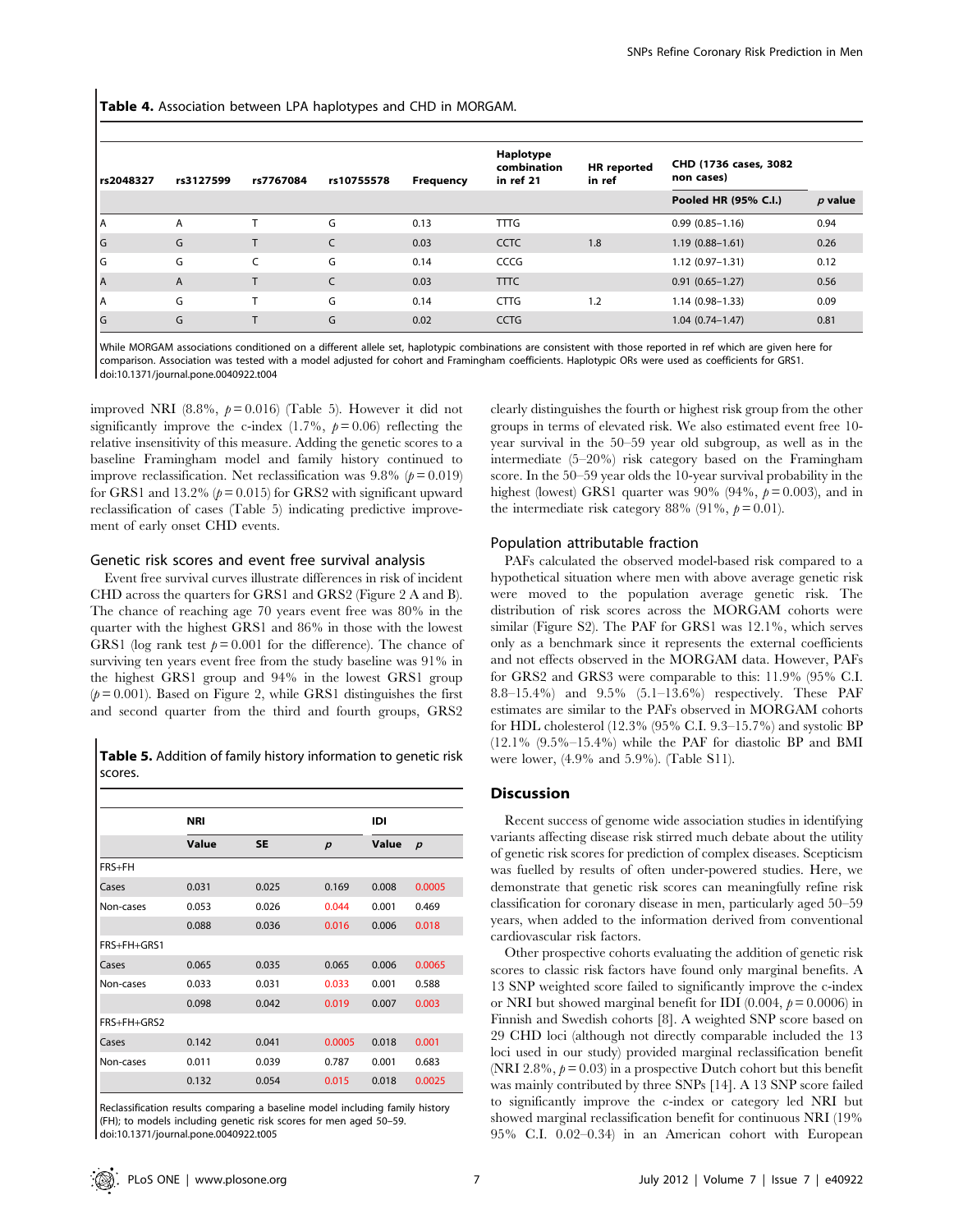

Figure 2. Kaplan-Meier curves may better predict those with premature CHD. Survival curves assessing the time to incident CHD with increasing age across four GRS categories for GRS1 (A) and GRS2 (B). Survival probabilities are truncated from 0–0.4. doi:10.1371/journal.pone.0040922.g002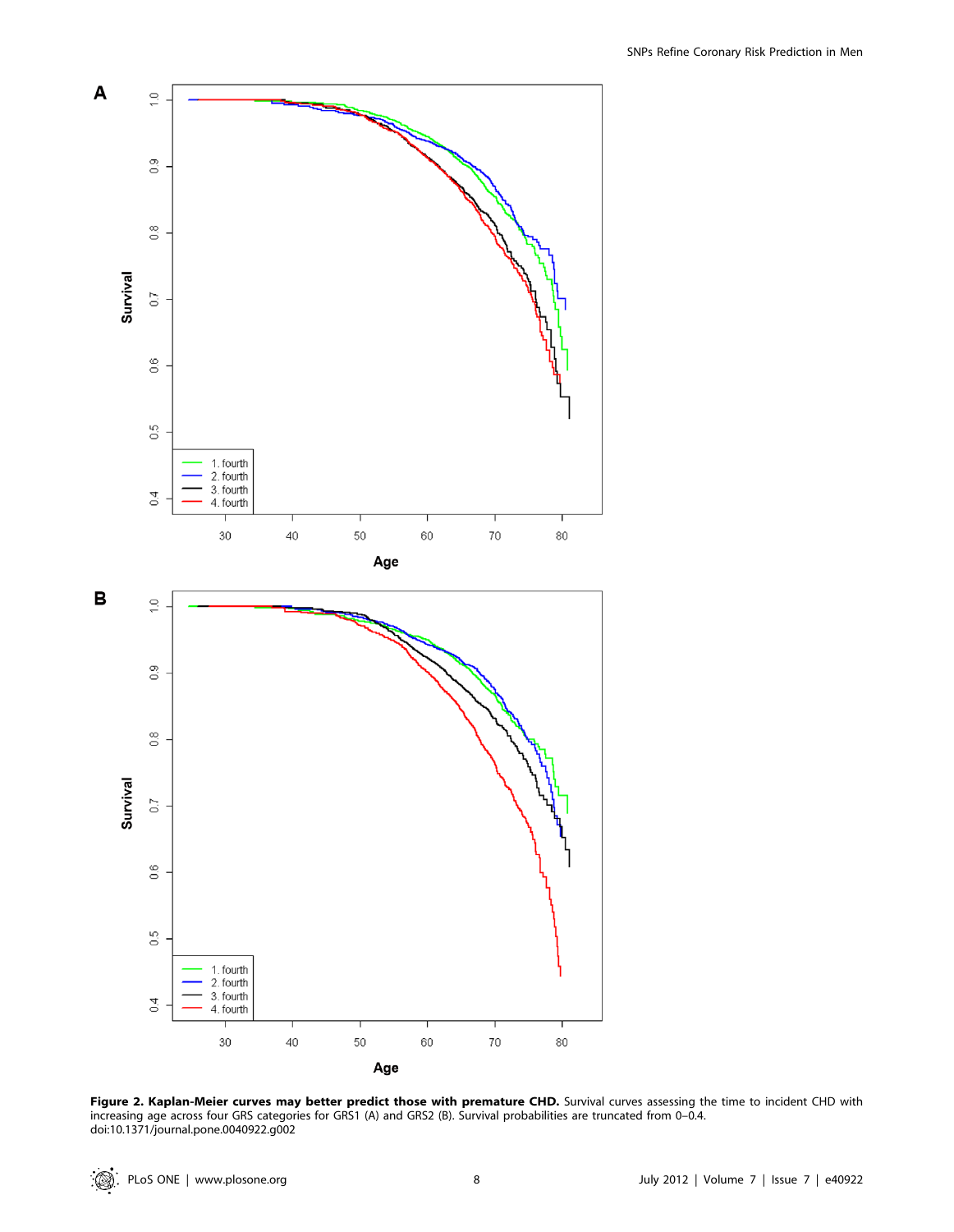ancestry [13]. The addition of the newly discovered 16 SNPs failed to add significantly to prediction [13]. Our findings in the MORGAM prospectively followed European cohorts offer stronger effect estimates than observed in these recent studies [8,13–14] which may need explanation. Firstly, we focused on men since the statistical power for showing effects in addition to classical risk factors may be enhanced when gender is excluded as a confounding factor. Moreover, our study included about 50% more incident coronary cases from across Europe [8,13–14] Finally, we employed relative effect estimates from the largest GWA study performed to date for CHD [11], which were 1–6 percentage points smaller and thus resulted in more conservative estimates than those used by previous studies [8,13].

# Genetic risk scores modestly improve prediction and particularly for middle-aged men

Applying the genetic risk score to all men reclassified between 6–7.5% of our cohort and in the subgroup of men aged 50–59 years reclassified between 10.7–13.8% with benefit mainly observed in identifying future cases. Age typically has a large impact on discrimination statistics, so when we limit the age range to 50–59 we limit the effect of age as the main CHD risk factor on the prediction models and the predictions become more sensitive to the effect of other factors such as the SNPs. The difference in the c-index between all men (0.743) and 50–59 year old men (0.661) is not widely recognised in clinical decision making but highlights the impact of the scores in this subgroup. From a clinical perspective, refinement in this group can aid decisions to initiate preventive measures and especially lifelong blood pressure or lipid lowering (statin) drug treatment which can be most challenging from an individual perspective and societal affordability.

Family history is an easily ascertainable risk factor, albeit sometimes uncertain [1]. A key requirement for any genetic risk score is that it should add predictive value over and above a family history [9]. As the reliability of family history may vary by agegroup we focused this analysis on middle-aged men aged 50–59 where any family predisposition should have become apparent. In this subset, we found that the genetic risk scores improved reclassification even incorporating family history indicating that the two provide complementary and additive information on risk prediction.

While the effect of each risk allele is relatively modest, their importance to CHD development is significant, since their prevalence ranges from 10% to 87% in Europeans (Table 2). Survival curves illustrate that 25% of European men who carry the most risk alleles have a 9% risk of CHD over a 10 year period as compared to only 6% of those in the lowest quartile. From another perspective, a 20% risk of CHD is reached by age 67 years in those with the highest genetic risk compared to age 74 years by those with the lowest genetic risk score. The population attributable fraction for genetic risk as estimated by the score ranged from 9.8– 12.7% which is similar to other risk factors such as HDL cholesterol, and systolic BP and highlights that currently identifiable genetic risk makes an important contribution to overall CHD risk.

# Comparison of the performance of genetic risk scores and biomarker risk scores

Novel blood biomarkers can measure subclinical features of cardiovascular disease capturing genetic and non-genetic components of disease and may provide an alternative to large scale population risk stratification. The MORGAM project found that the addition of a biomarker score comprising three novel

biomarkers (NtProBNP, CRP, sensitive Troponin I) to a classic risk factors model improved 10-year risk estimation for cardiovascular events in middle aged European populations [32]. The biomarker risk model as well as the baseline risk model comprising classic risk factors were derived from FINRISK but externally validated in a subgroup of men aged 50–59 years in PRIME Belfast giving a c-index value of 0.67 for the baseline risk model. This value is similar to the baseline risk model based on the Framingham score for the 50–59 year old men in the present study which resulted in a c-index of 0.661. The similarity of the validation population in this biomarker study and the 50–59 year old validation subgroup allows drawing comparison between the two sets of results. The biomarker model resulted in a c-index improvement of 3% ( $p = 0.004$ ) with NRI of 11% ( $p = 0.0008$ ) which is very similar to the 2.6–2.8% improvement in the c-index and 10–13.7% improvement in NRI for the genetic risk scores. Because the genotypes of genetic risk scores are invariant, those with higher GRS may predispose individuals to disease earlier resulting in gradual increases in biomarker levels compared to those with lower GRS. Genetic risk scores could facilitate risk assessment earlier in life than is possible with phenotype-based tests when knowledge of classic risk factors is limited. However, given the heterogeneity in the behavioural responses to genetic risk perception [33], a full decision analysis would be needed to assess the cost effectiveness of screening middle aged men at the population level.

# Comparison of the performance of genetic risk scores as a predictor of CHD

We studied three genetic risk scores: GRS1 used effect estimates from previous GWA case-control studies, and two data-derived scores, GRS2 and GRS3, based on effect estimates from our prospectively collected data. Effect-sizes from GWA studies, such as that used in GRS1, may overestimate the relative risk derived from a combination of SNPs, since they often concern SNPs which are ''winners'' from a large discovery selection. Furthermore, most GWA studies are based on prevalent cases and the strength of the observed (and real) association of variants may differ between incident and prevalent disease. GRS2 was developed to allow for these potential confounders. GRS3 determined whether a more parsimonious sets of variants provided equivalent discrimination to the larger SNP set. All three scores improved 10 year CHD prediction in men in terms of reclassification, beyond that possible with baseline classic risk factors, while the data derived scores also improved the c-index significantly. While both approaches displayed differences in predicting risk, the overall performance was similar suggesting that adding predictive SNPs to prognostic models may be beneficial even if the effect estimates are not perfectly accurate. The lasso method, resulted in a more parsimonious score (GRS3) which had comparable predictive power to GRS2, indicating that model improvement was mostly due to 8 SNPs.

#### Study strengths and limitations

Despite studying a large representation of the European population, further validation is required in larger populations with different levels of absolute risk and other ethnic groups. This applies specifically to GRS2 and GRS3, in which effect estimates were derived in the same population. Moreover, the list of genetic variants associated with CHD is likely to increase such that our scores do not capture the full potential of incorporating genetic information. Thus, our findings can be only a starting point for future analyses with other cohorts to refine the predictive value of such genetic scores.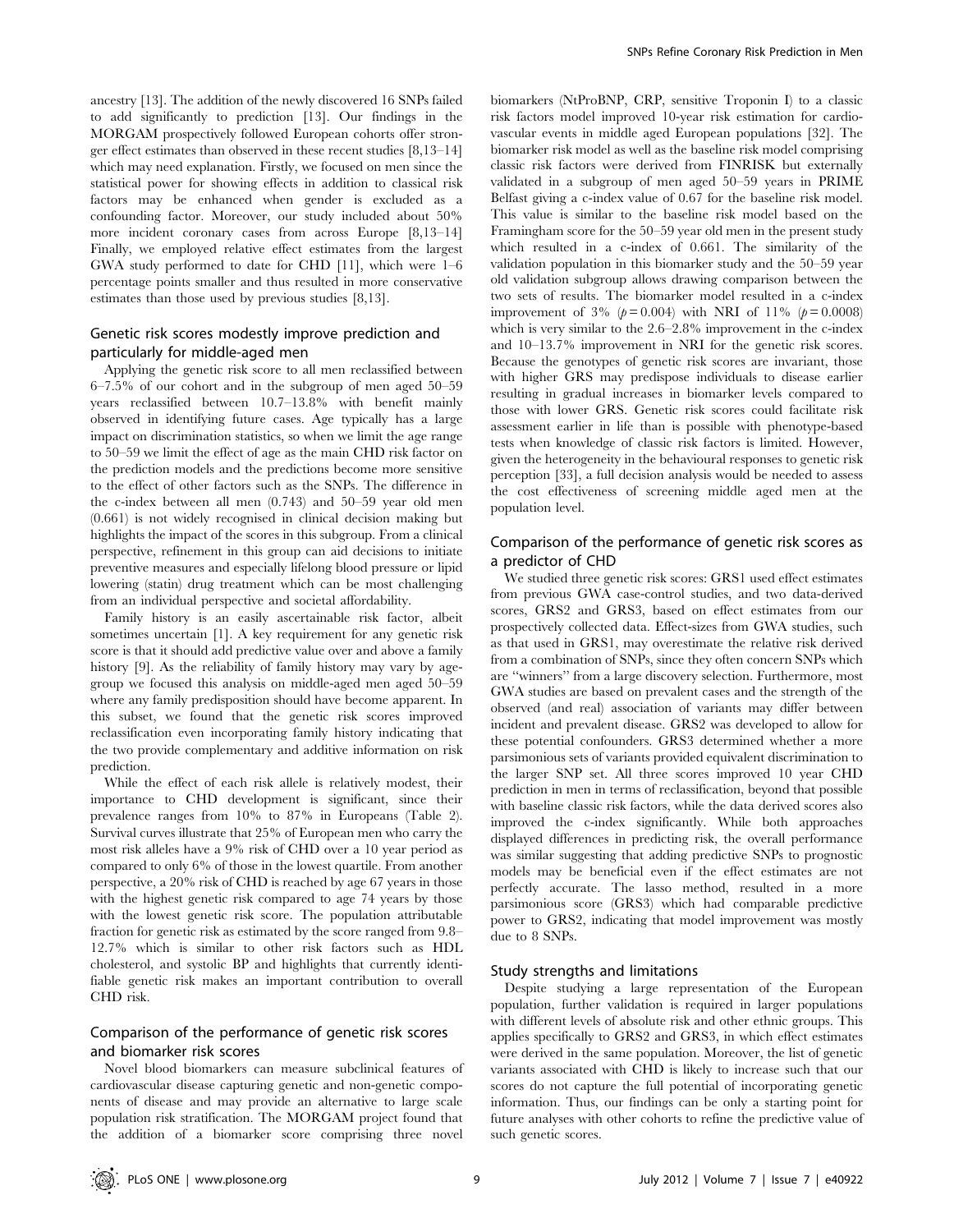## Conclusions

Our findings demonstrate that adding a genetic risk score to classic risk factors may improve CHD prediction. Moreover, future attempts to add precision to a score may be of greater benefit to population subgroups [31], here especially in middleaged men. As the costs of obtaining genetic information fall, incorporating such information could make an important contribution in more accurately directing primary prevention measures and reducing the burden of CHD.

## Supporting Information

Table S1 Background characteristics of the nine cohorts given for cases and non-cases. Data are mean (SD) or number %. NA = not available. As ATBC and MONICA-KORA did not collect information on current drug therapy, these were considered as 'no medication' for the analysis.

(DOCX)

Table S2 Average correlations between SNPs are calculated across the different centres weighted by the subcohort size  $(N = 3390)$ .

(DOCX)

Table S3  $\beta$  coefficients for each genetic risk score. HAGTG and HGGTC refer to LPA haplotypes.

(DOCX)

Table S4 Definitions of self reported family history of CHD/MI used in the MORGAM cohorts.

(DOCX)

Table S5 Association between SNPs and coronary heart disease. Univariate associations of the SNPs were tested with Cox proportional hazards model adjusted for sex, area/cohort. We investigated the model fit with alternative models of effect (dominant, additive, recessive) operating at each locus. (DOCX)

Table S6 Haplotypes reported by ref 20 covering the gene region SLC22A3, LPAL2, LPA and their association with CHD in MORGAM. While the association analysis conditioned on a different set of alleles in MORGAM, these combinations are consistent with those reported in the ref which are given here for comparison. The association was tested with Cox proportional hazards model adjusted for area and sex. This model estimates their effect sizes from simultaneously including all haplotypes compared to the most frequent TCTC haplotype. (DOCX)

Table S7 Net reclassification results for the comparison of a baseline model including Framingham coefficients and area to a model including genetic risk scores (GRS1 including the MRAS

### References

- 1. Hippisley-Cox J, Coupland C, Robson J, Brindle P (2010) Derivation, validation, and evaluation of a new QRISK model to estimate lifetime risk of cardiovascular disease: cohort study using QResearch database. BMJ 341: c6624.
- 2. Khot UN, Khot MB, Bajzer CT et al. (2003) Prevalence of conventional risk factors in patients with coronary heart disease. JAMA 290: 898–904. 3. Hindorff LA, Junkins HA, Hall PN, Mehta JP, Manolio TA (2009) A catalog of
- published genome-wide association studies. Available at: http://www.genome. gov/gwastudies. Accessed 2012 Mar 20.
- 4. Hlatky MA, Greenland P, Arnett DK, et al. (2010) Criteria for evaluation of novel markers of cardiovascular risk, A scientific statement from the American Heart Association expert panel on subclinical atherosclerotic diseases and emerging risk factors and the stroke council. Circulation 119: 2408–2416.
- 5. Janssens ACJW, Ioannidis JPA, van Duijn CM, Little J, Khoury MJ for the GRIPS group. (2011) Strengthening the reporting of genetic risk prediction studies: the GRIPS statement. Ann Int Med 154: 421–425.

SNP and the baseline model. Genetic risk scores have been derived in all men and men aged 50–59 years at baseline. (DOCX)

Table S8 Net reclassification tables for comparison of a baseline model including Framingham coefficients and area to a model including genetic risk scores (GRS1, GRS2 and GRS3 respectively) and the baseline model. Numbers are estimated from a model originally based on 10 year predicted risk on the basis of FRS score, accounting for case-cohort weighting and censoring, e.g. GRS1 was related to approximately 715 cases and 9575 non-cases in the full cohort, see corresponding summary details in Table 3. (DOCX)

Table S9 Net reclassification results for the comparison of a baseline model including Framingham coefficients and area to a model including genetic risk scores (GRS1, GRS2 and GRS3 respectively) and the baseline model. Genetic risk scores have been derived in all men and validated in men aged 50–59 at baseline). (DOCX)

Table S10 Reclassification results comparing a baseline model including family history (FH); to models including genetic risk scores for all men (627 cases, 1342 non-cases). (DOCX)

Table S11 Ten year risk of CHD in the population is calculated for a baseline model adjusted for area for 1736 cases and 3082 non-cases related back to the full cohort. Ten year risk with modified risk of each risk factor is calculated by bringing those with above average risk factor values to the population mean and calculating the difference to estimate the proportion of risk attributable to that risk factor. Standard errors and confidence intervals for the statistics were calculated from 2500 bootstrap replications.

(DOCX)

# Supporting Information S1

(DOCX)

### Acknowledgments

Sites and key personnel of contributing MORGAM Centres available in Supporting Information S1.

MORGAM Website: http://www.ktl.fi/morgam/

## Author Contributions

Conceived and designed the experiments: KK HS NS OS JE MH. Performed the experiments: KS NK. Analyzed the data: OS. Contributed reagents/materials/analysis tools: J. Karvanen J. Kontto. Wrote the paper: MH OS KK NS HS FK. Principal Investigators who contributed data and critically reviewed the MS: FK AE VS JV JF PA DA P-GW AP. Contributed to initial stages of design and critical review of MS: JS CW. Critical review of MS: D-AT PD JB BT CH WK.

- 6. Paynter NP, Chasman DI, Buring JE, Shiffman D, Cook NR et al. (2009) Cardiovascular disease risk prediction with and without knowledge of genetic variation at chromosome 9p21.3. Ann Int Med 150: 65–72.
- 7. Davies RW, Dandona S, Stewart AFR et al. (2010) Improved prediction of cardiovascular disease based on a panel of SNPs identified through genome wide association studies. Circulation Cardio Genet 3: 463–474
- 8. Ripatti S, Tikkanen E, Orho-Melander M et al. (2010) A multilocus genetic risk score for coronary heart disease:case-control and prospective cohort analysis. Lancet 376: 1393–400.
- 9. Paynter NP, Chasman DI, Pare G, Buring JE, Miletich JP et al. (2010) Association between a literature based genetic risk score and cardiovascular events in women. JAMA 303: 17: 631–637.
- 10. Coronary Artery Disease Consortium (2009) Large scale association analysis of novel genetic loci for coronary artery disease. Arterioscler Thromb Vasc Biol. 29: 774–780.